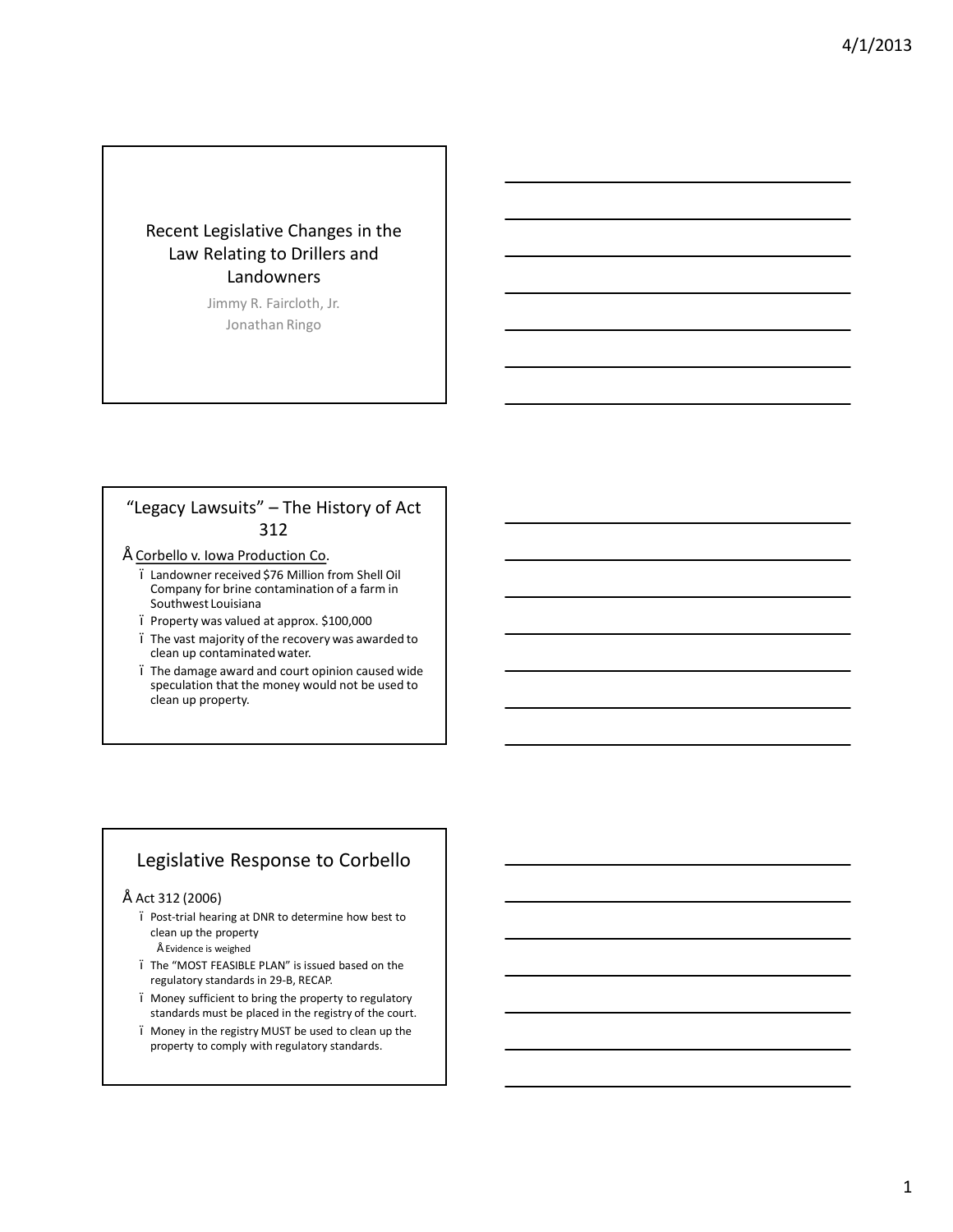### Procedure vs. Substance

- Act 312 established a process to achieve remediation of the property to regulatory standards.
- The application of the act to pending cases (retroactivity) was found constitutional precisely because the law was procedural rather than substantive.
	- M.J. Farms, Ltd. v. Exxon Mobil Corp., 2007-2371 (La. 7/1/08), 998 So. 2d 16

## Procedure vs. Substance

- Thus, Act 312 left the landowners' substantive claims in tact.
	- Breach of Contract
	- Tort
	- Mineral Code Liability
		- $"$  La. R.S. 31:122, a mineral lessee is "bound to perform the contract in good faith and to develop and operate the property leased as a reasonably prudent operator for the mutual benefit of himself and his lessor."

### Procedure vs. Substance

- $\degree$  Immediately after the passage of Act 312, defendants began to insist that under Act 312 the landowner's remedies were limited to (1) regulatory cleanup; and (2) additional cleanup if authorized by an express
- contractual provision • After five years of litigating this issue in nearly every case, the Louisiana Supreme Court put the
- issue to rest in State v. Louisiana Land and Exploration Co., ––– So.3d ––––, 2013 WL 360329, \*21 (La.2013)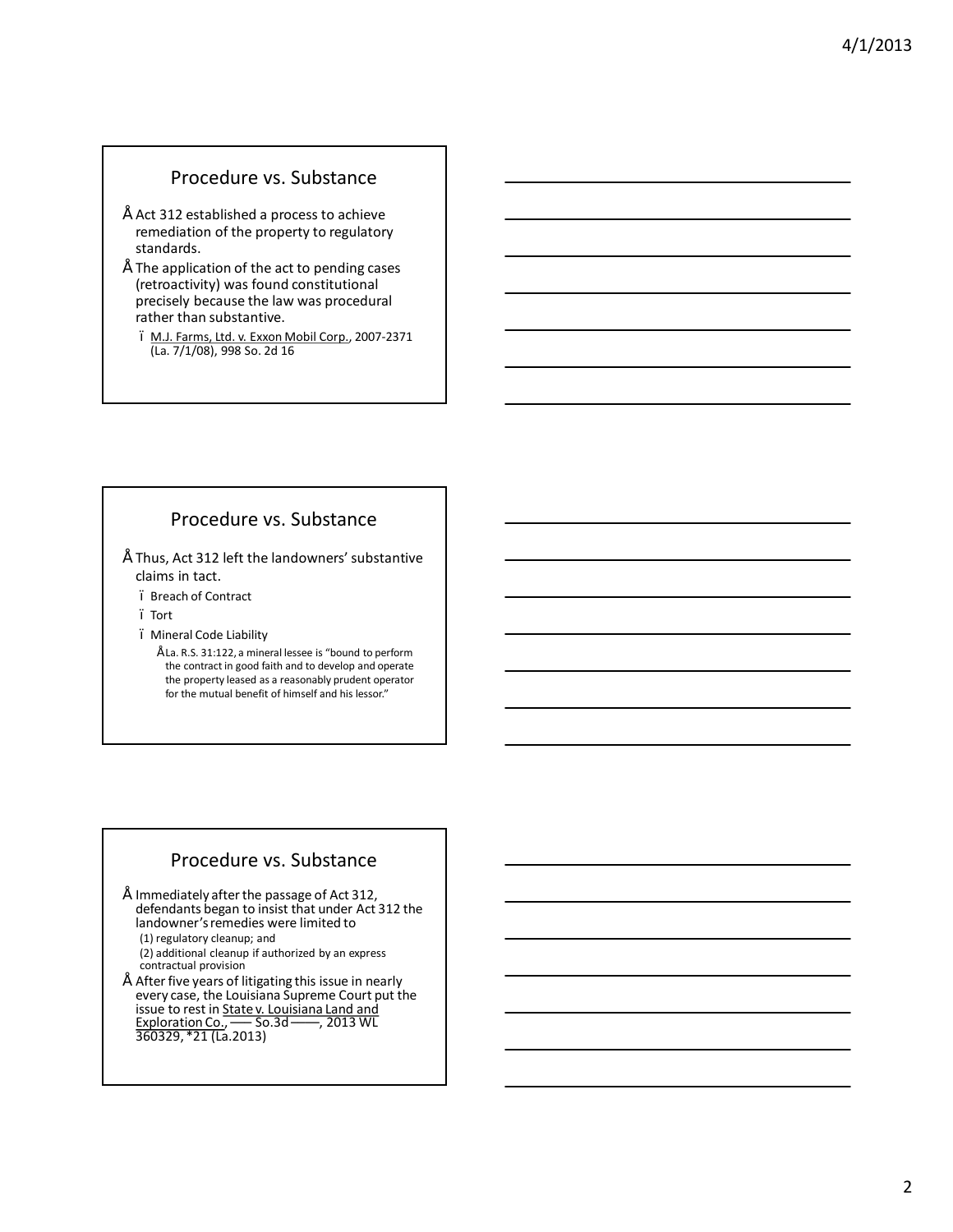### Procedure vs. Substance

State v. Louisiana Land and Exploration Co., ––– So.3d ––––, 2013 WL 360329 (La.2013)

- Affirmed that Act 312 was procedural and thus did not contract or restrict the substantive rights of a landowner. In other words, Act 312 merely defines a process; it does not define the remedies available to a landowner.
- Implied obligations continue to exist in the Mineral Code.

## Procedure vs. Substance

State v. Louisiana Land and Exploration Co., ––– So.3d ––––, 2013 WL 360329 (La.2013)

Act 312 did not limit the amount of remediation damages to an amount determined necessary to fund the remediation plan, but, rather [Plaintiffs] were permitted to seek additional remediation damages from [defendants] through private rights, whether they arose contractually or by law.

# 2012 Legislative Changes

- History of 2012 "Reform"
	- HB 618 by Rep. Abramson
	- Allows an operator to admit responsibility to clean up to regulatory standards.
	- Pre-trial hearing at DNR to determine the MOST FEASIBLE PLAN.
	- Admitting party pre-pays DNR costs to form the plan.
	- Most Feasible Plan is admissible at the trial on the merits.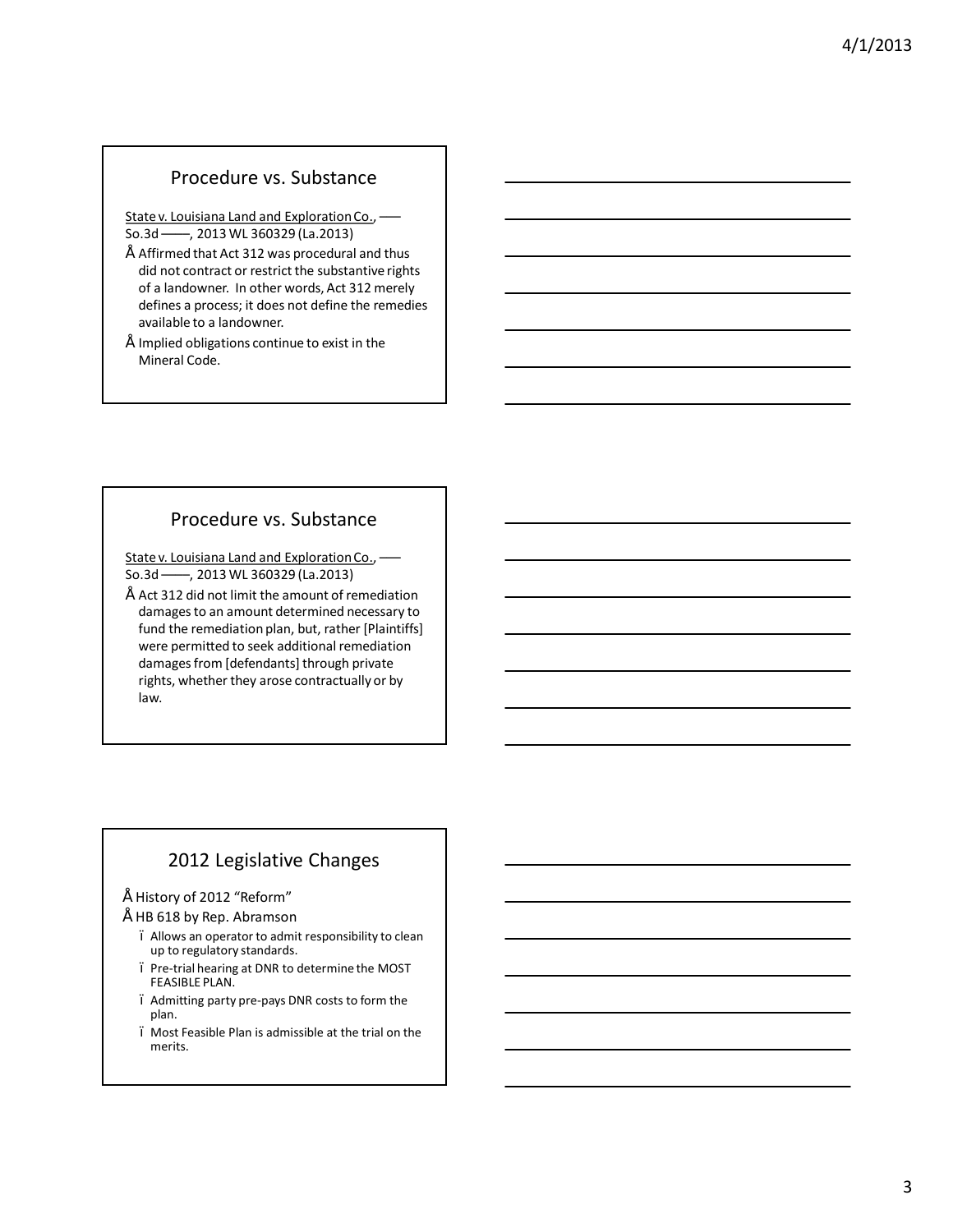### 2012 Legislative Changes

#### • HB 618 by Rep. Abramson Continued

- Allows admitting party to request an "Environmental Management Order" from the Court.
	- $"$  Access to the property
	- $"$  Investigation and testing
	- Sampling and testing protocols
	- $\tilde{\phantom{a}}$  Time limitations
- Expressly provides that this process "shall not establish primary jurisdiction with the Department of Natural Resources."

## 2012 Legislative Changes

- SB 555 by Sen. Adley
	- Allows for the subpoena of DNR officials involved in developing the MOST FEASIBLE PLAN.
	- Creates a preliminary hearing process to allow the early dismissal of parties<br>contamination for which the distinguion. Plaintiffs must produce evidence of<br>contamination for which the defendant may be responsible.<br>Allows a
	-
	-
	-
	- description of the property, description of the alleged damage, name and address of all known owners, and
	-
	- Figure and address of current operator.<br>CAVIAT if a landowner takes advantage of this provision, any subsequent<br>petition shall provide a "map of the location of any alleged environmental<br>damage" and "any environmental te

# 2012 Legislative Changes

- SB 555 by Sen. Adley Continued
	- Prevents ex parte communication by any party, "directly or indirectly" (i.e. lobbying), with the Department between the time proposed plans are submitted and the Department's issuance of its plan.
	- Requires comment by DEQ, DNR and Department of Agriculture for any Department plan that provides for an exception to the Department's regulatory standards.
	- Authorizes the Department to issue compliance orders to enforce a feasible plan.
	- Admitting party may not enforce an indemnity agreement for punitive damages.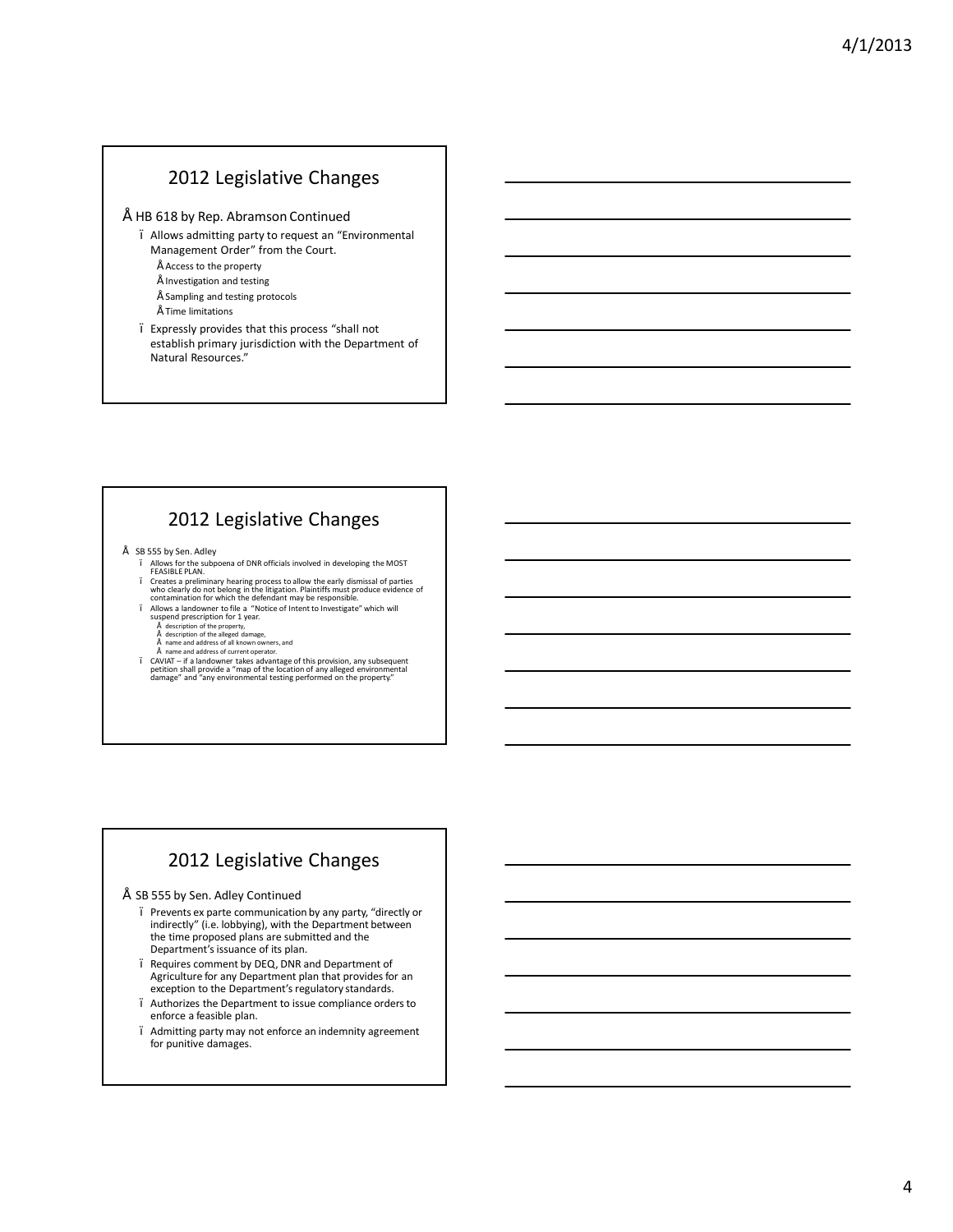## The Road Ahead

- $\degree$  The results of the 2012 Session were accepted by landowners as a compromise which would end the continuous and expensive debate at the Capitol.
- Allow the changed process to reveal its effectiveness before changing the law again.

## The Road Ahead

 $"$  Questions which still need to be answered:

- Has litigation diminished or at least accelerated?
- Have admissions been made?
- Is property being cleaned up?
- Are cases being resolved more quickly?
- Are fewer defendants being sued?
- Are defendants utilizing the new procedures?
- Are exceptions being requested? Approved?

## Subsequent Purchaser Doctrine

- $"$  Jurisprudential rule
- An owner of property has no right to recover *in tort* from a third party (Oil Company) for damage to the property which occurred before his purchase.
- Rule applies unless there is an assignment or subrogation of the rights belonging to the owner of the property when the damage was inflicted.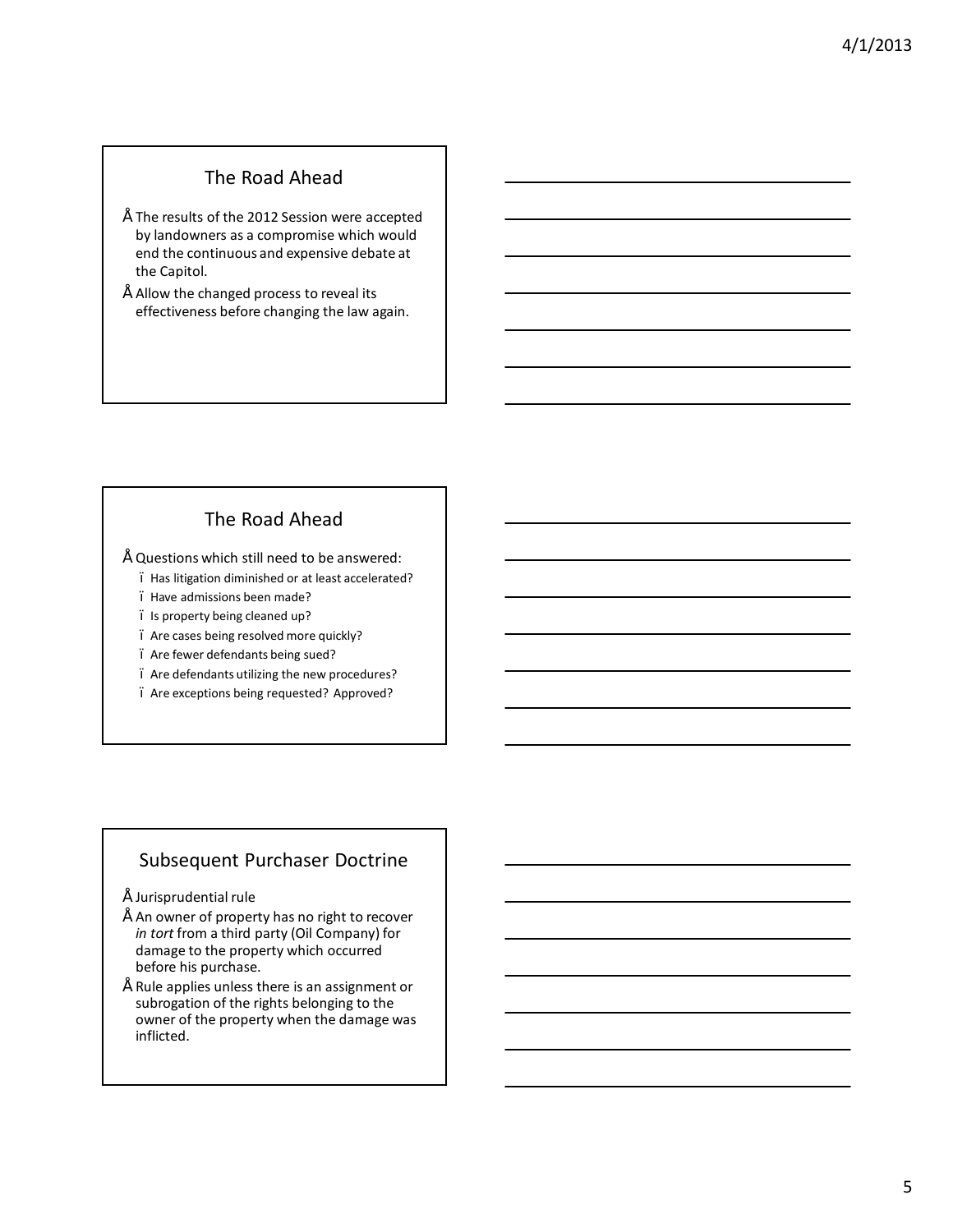#### Subsequent Purchaser Doctrine

- $\degree$  A purchaser may not sue for damages when those damages are apparent and considered in the price.
	- Used Car Analogy
- There is a long-running dispute about whether SPD applies when the damage is hidden, unknown to the buyer, and NOT factored into the price.
- Louisiana courts were split on this issue prior to Eagle Pipe.

#### Subsequent Purchaser Doctrine

Eagle Pipe and Supply, Inc. v. Amerada Hess Corp.

- Only 3 justices joined fully in the opinion.
- The controlling value of Eagle Pipe continues to be in question.
- The plurality opinion stated expressly that it is limited in that it does not apply to mineral leases or obligations under the Mineral Code.
	- Only applies to Tort Claims.

## Subsequent Purchaser Doctrine

Eagle Pipe and Supply, Inc. v. Amerada Hess Corp.

- To avoid the dilemma of Eagle Pipe, the contract of sale should include an assignment or subrogation of the rights belonging to the owner when the damage occurred.
- Regardless, any landowner can petition the Office of Conservation to order the clean up of contaminated property.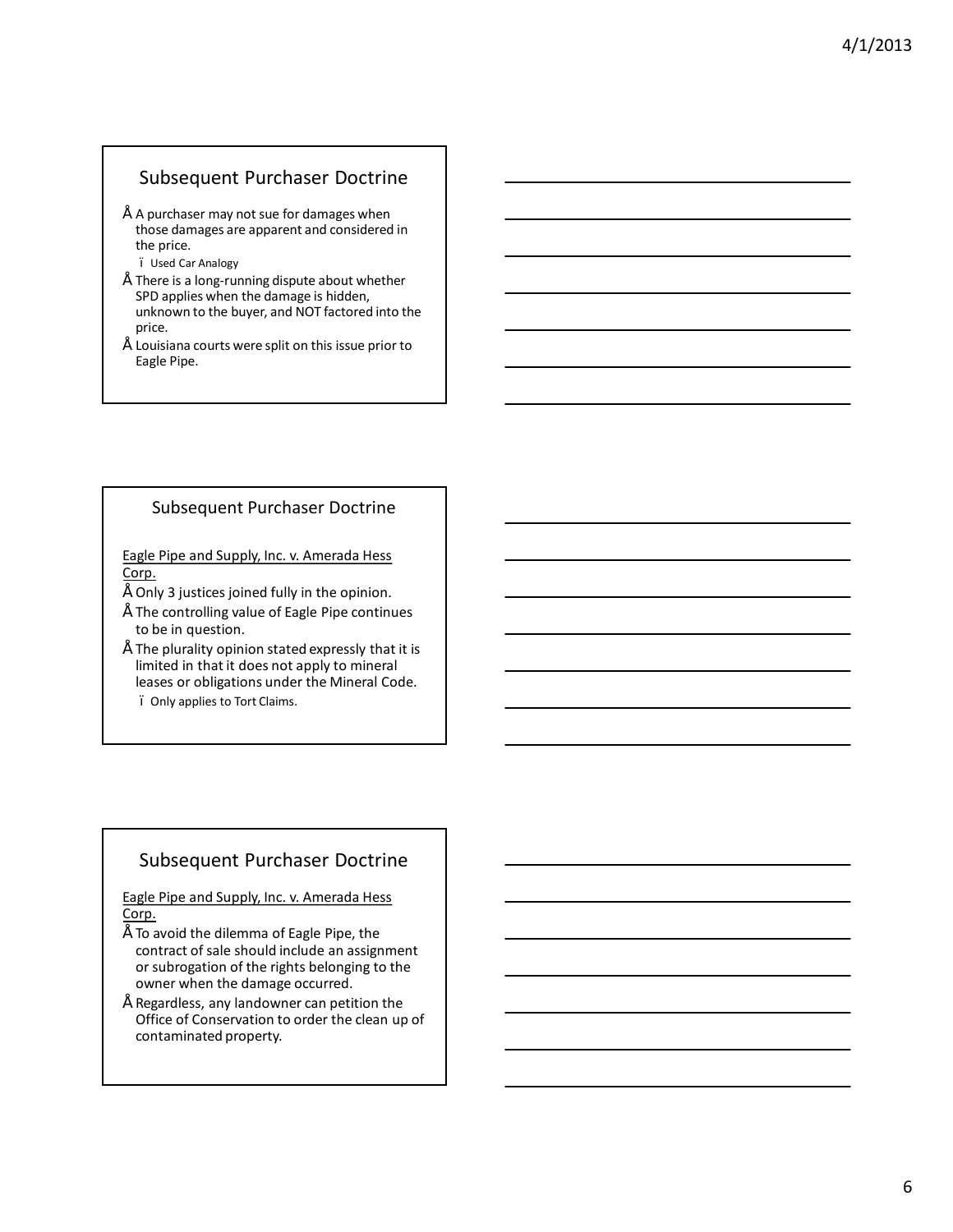### Ultra-Deep Unit Formation

- Allows the Office of Conservation to create a unit or pool of up to 9,000 acres for wells exceeding 22,000 feet in depth • Before the recent changes, a "deep well" consisted of
- 15,000 feet Two wells in southwest LA at 29,000 feet.
- The typical cost of these wells exceeds \$100 Million as opposed to \$10 million for a standard well
- Technological advances allow for the production of these ultra deep structures.
- $\degree$  Could mean billions of dollars and thousands of jobs for LA.<br> $\degree$  Pan fixed to both industance develops a lite
- Beneficial to both industry and landowner alike.

# Ultra-Deep Unit Formation

- Operator must provide a "plan of work" detailing his intentions with the unit.
- Many questions/concerns were presented by landowners
	- How long will the unit be in tact? Will it shrink to the size of the structure once it is determined?
		- Old law defined a unit as the maximum area that may be efficiently drained by a particular well.
	- The new law allows the landowner to petition the Office of Conservation to study whether the unit should continue. If the operator has not complied with the plan of work, he bears the burden to show why the unit should not be eliminated or reduced.

## Ultra-Deep Unit Formation

- Ultra Deep units are permitted in federal waters. The process is less troublesome in federal waters where there is only one lessor, the government.
- On land, you have hundreds, maybe thousands of landowners.
- Companies have a vested interest in securing all landowners in a lease prior to operations.